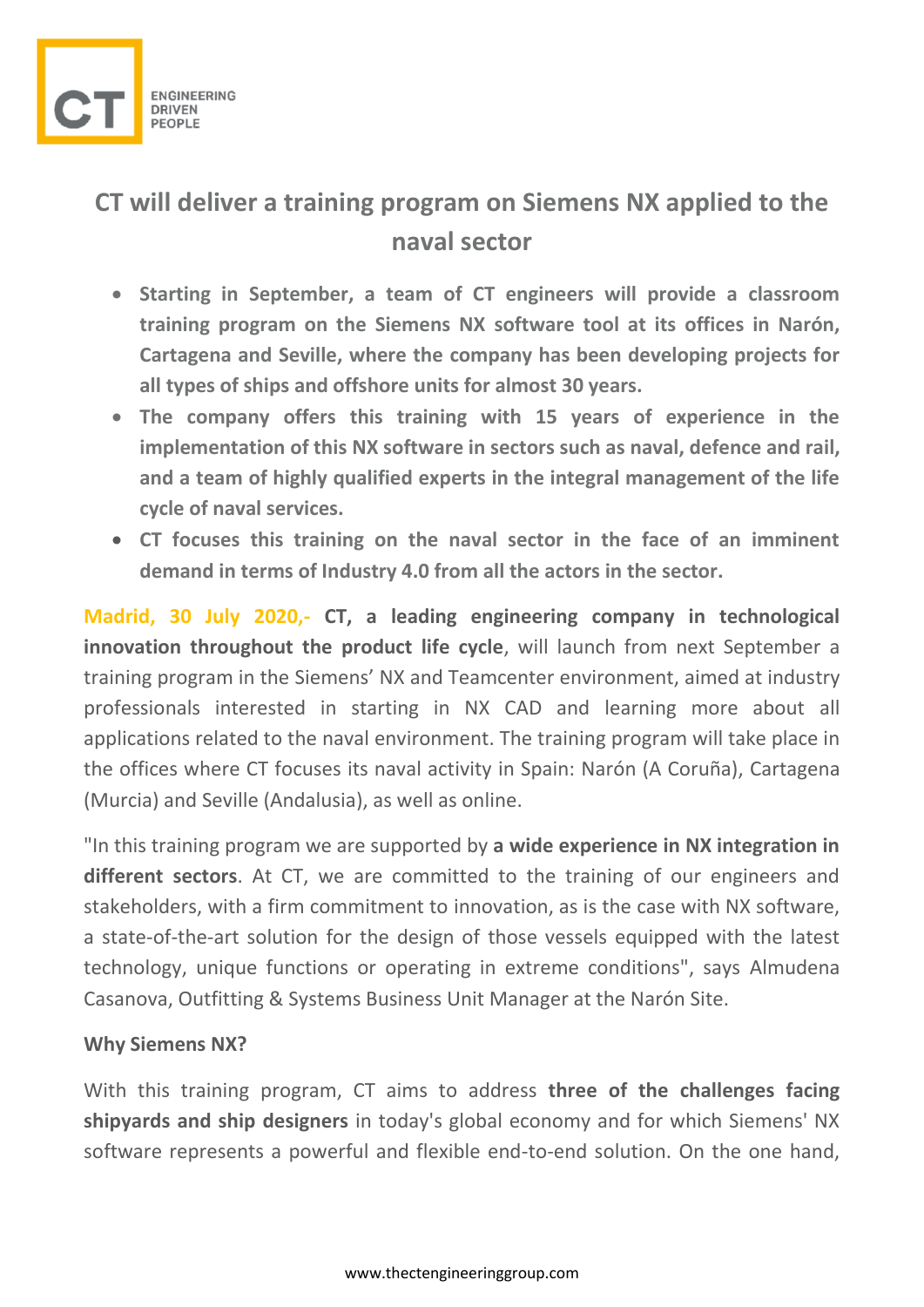

the **digital transformation**: from the conceptual development of the entire ship life cycle, through the engineering, production and on-board testing phases.

Second, **ship lifecycle management**: NX provides an integrated set of tools that coordinates different disciplines, preserves data integrity and design intent, and optimizes the entire process.

Finally, this software provides the solution to the development of a **digital twin** - a virtual representation of a ship that allows individual stages to be synchronized with each other - and enables its full value and benefits to be realized, such as constantly increasing efficiency, minimizing failure rates, shortening life cycles and therefore providing a long-term competitive advantage.

## **A vast experience in the entire product lifecycle in the naval sector and Siemens' NX specialization is the basis for this training.**

"CT offers those interested in this training more than 15 years of experience in the integration of NX software in different sectors. The company has its naval branch distributed in various sites across Europe - Narón, Cartagena and Puerto Real in Spain, Saint-Nazaire and Marseilles in France, Hamburg in Germany and Bristol in the United Kingdom- where it operates in all engineering phases, both in conceptual (architecture and naval engineering) and in basic and detailed engineering (structures, armament and mechanical engineering), in production engineering (production management and planning) and in life cycle engineering (logistics engineering, NATO cataloguing, testing and safety)", explains Almudena Casanova, Outfitting & Systems Business Unit Manager at the Narón Site.

To this end, CT has more than 350 engineers and technicians with extensive experience and highly qualified expertise in all types of ships and trained in the most modern and powerful software tools on the market, such as Siemens' NX, Foran, Nupas Cadmatic, Aveva, AutoCAD, Ansys, Star CCM+, PDS, etc.

Since its beginning, CT has acquired a great experience in the execution of projects of all kind of ships, both military and civil, from aircraft carriers and frigates to tugs or catamarans. This experience has led the company to collaborate with many national